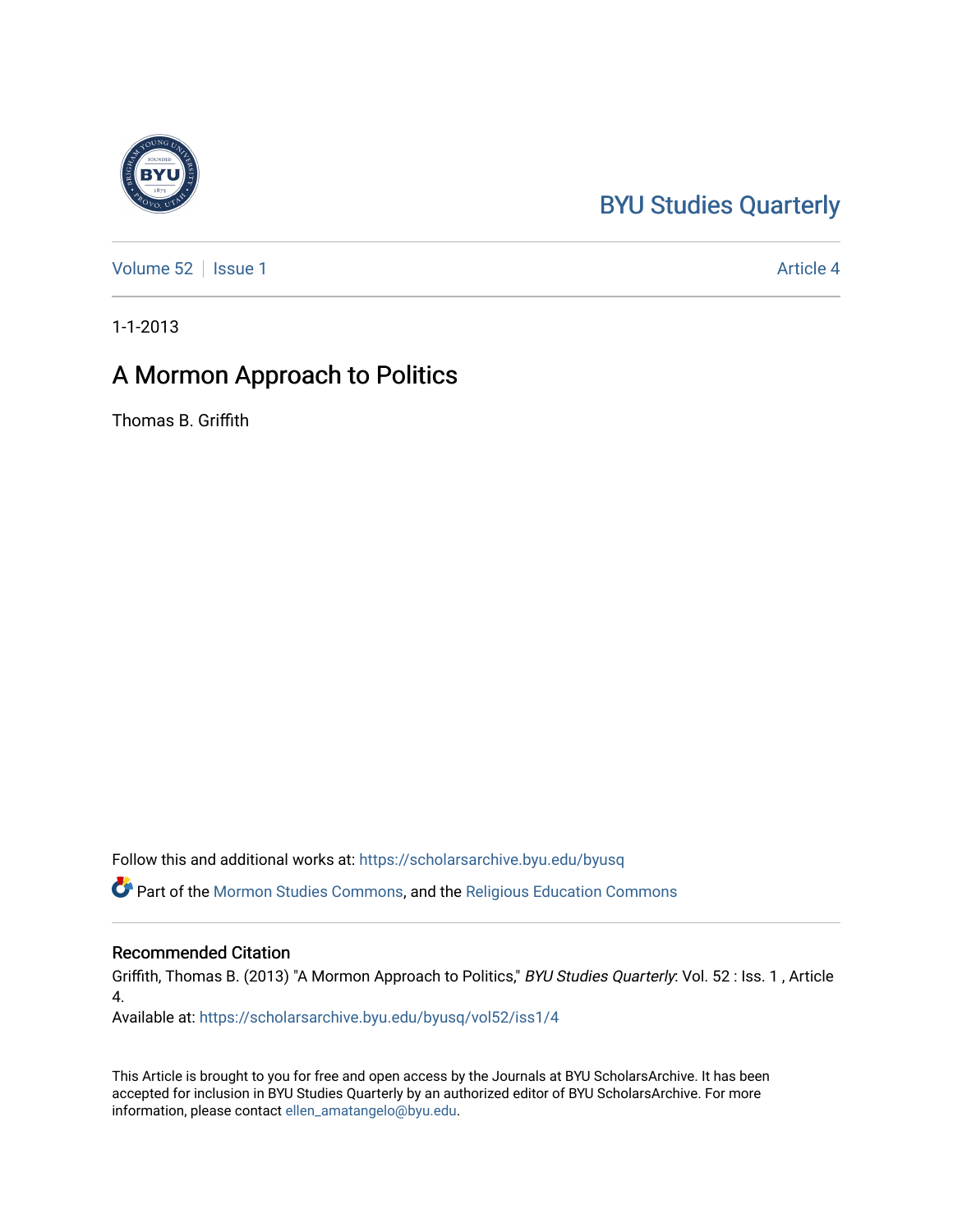## **A Mormon Approach to Politics**

*Thomas B. Griffith*

*This address was delivered November 13, 2012, in Washington, D.C., at the tenth anniversary of Brigham Young University's Milton A. Barlow Center. Thomas B. Griffith is a circuit judge on the United States Court of Appeals for the District of Columbia Circuit.*

I am a native Washingtonian. My mother's family—the Bealls—settled<br>in nearby Montgomery County, Maryland, in the second half of the<br>intervals of the second half of the eighteenth century. My father's family—the Griffiths—came to Washington, D.C., in the 1830s. And we have been here ever since. I grew up just across the Potomac River in McLean, Virginia. From that heritage, I developed one loyalty, one bias, and a life-long interest. The loyalty: I am a Redskins fan. The bias: I detest the Cowboys.

But more germane to our gathering this evening, I grew up with a deep interest in American politics. It was part of the air we breathed and the water we drank. I remember watching President Kennedy throw out the first pitch on opening day in 1962. I stood along Constitution Avenue with my family and watched his funeral cortege a year later. I lived a short distance from the home of Robert F. Kennedy, whose eleven children were everywhere in McLean. I went to school and played sports with the children of congressmen, senators, cabinet secretaries, presidential aides, and Supreme Court justices. I worked on Capitol Hill during summers in high school. Nothing unusual about that. Everyone did.

I joined The Church of Jesus Christ of Latter-day Saints as a junior in high school in a ward that was filled with political figures. To me, there was nothing unusual about practicing politics while pursuing discipleship of Christ.

*BYU Studies Quarterly 52, no. 1 (2013)* 125

Published by BYU ScholarsArchive, 2013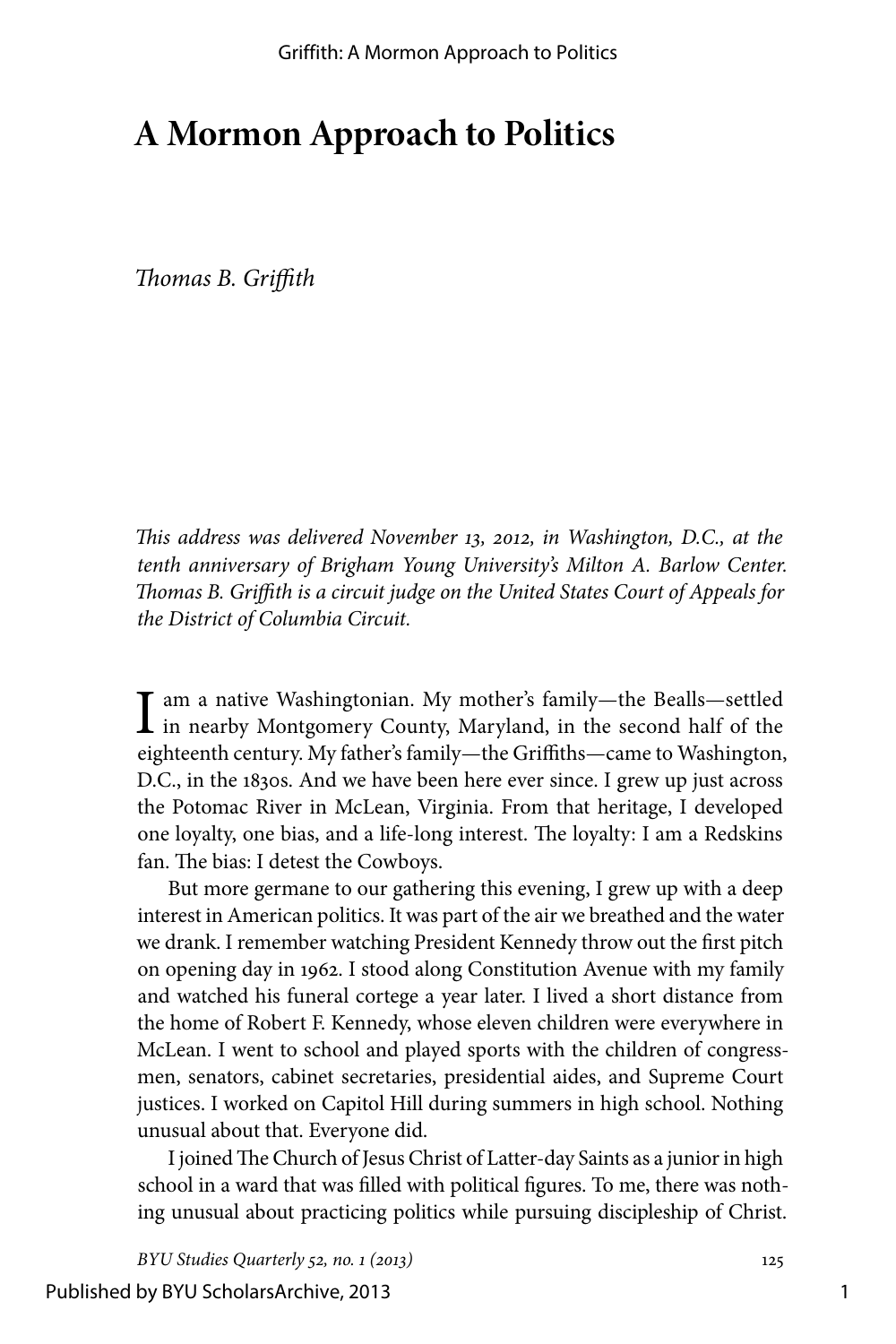I saw many in my ward who did. It wasn't until serving on my mission in southern Africa that I learned there were some in the Church who thought there might be a tension between the two. My mission president frequently told me that he thought my interest in politics odd for someone devoted to building the kingdom. Many years later, as general counsel of BYU, I discovered that my mission president's view was shared by some senior General Authorities. On the one hand, there seemed to be a fascination with Washington, D.C. Given my background, I benefited from that interest. On the other hand, there was a wariness about D.C., a distrust that is understandable given the way the federal government has interacted with the Church in the past. Given my background, I was viewed by some with suspicion.

The Milton A. Barlow Center represents a decision by the Church to encourage young Latter-day Saints to fully engage with the American political system. I heartily endorse that engagement. Your presence suggests you do, too. But over the years, I have gained a greater appreciation for my mission president's concern and the suspicion of others. There are high spiritual risks that accompany the practice of politics in a fallen world. Tonight I will speak about how to practice politics without losing your soul.

N. T. Wright, the Anglican cleric who is also one of the foremost New Testament scholars, wrote a book last decade titled *Simply Christian*: *Why Christianity Makes Sense*.1 This volume is Wright's effort to provide a defense of Christianity in the tradition of C. S. Lewis's masterpiece *Mere Christianity*. Wright begins, as Lewis did, by arguing that evidence for the existence of God is found in the fact that almost all humans agree upon a common set of moral principles. The first principle upon which Wright relies for his argument that there is a God is what he calls "our passion for justice."<sup>2</sup> That strikes me as an interesting place to begin. Is that where Latter-day Saints would start? How many of us think of a "passion for justice" as a religious impulse? My guess is that we think of religious imperatives differently. We are more likely to think of our religious life in terms of that from which we abstain. I wonder if we are missing something fundamental about the religious life. Are we missing the big picture by focusing on some comparatively insignificant corners of the canvas?

I begin my remarks here because the thrust of my argument is that politics is, for those who have eyes to see and ears to hear, a religious activity. Properly understood, politics should be pursued to satisfy our "passion for justice," which comes from God. But, as I have already suggested, the practice of politics poses grave risk to our spiritual well-being. It is through politics that communities decide the rules that govern society. Because so much is at stake when rules are being made about security, liberty, and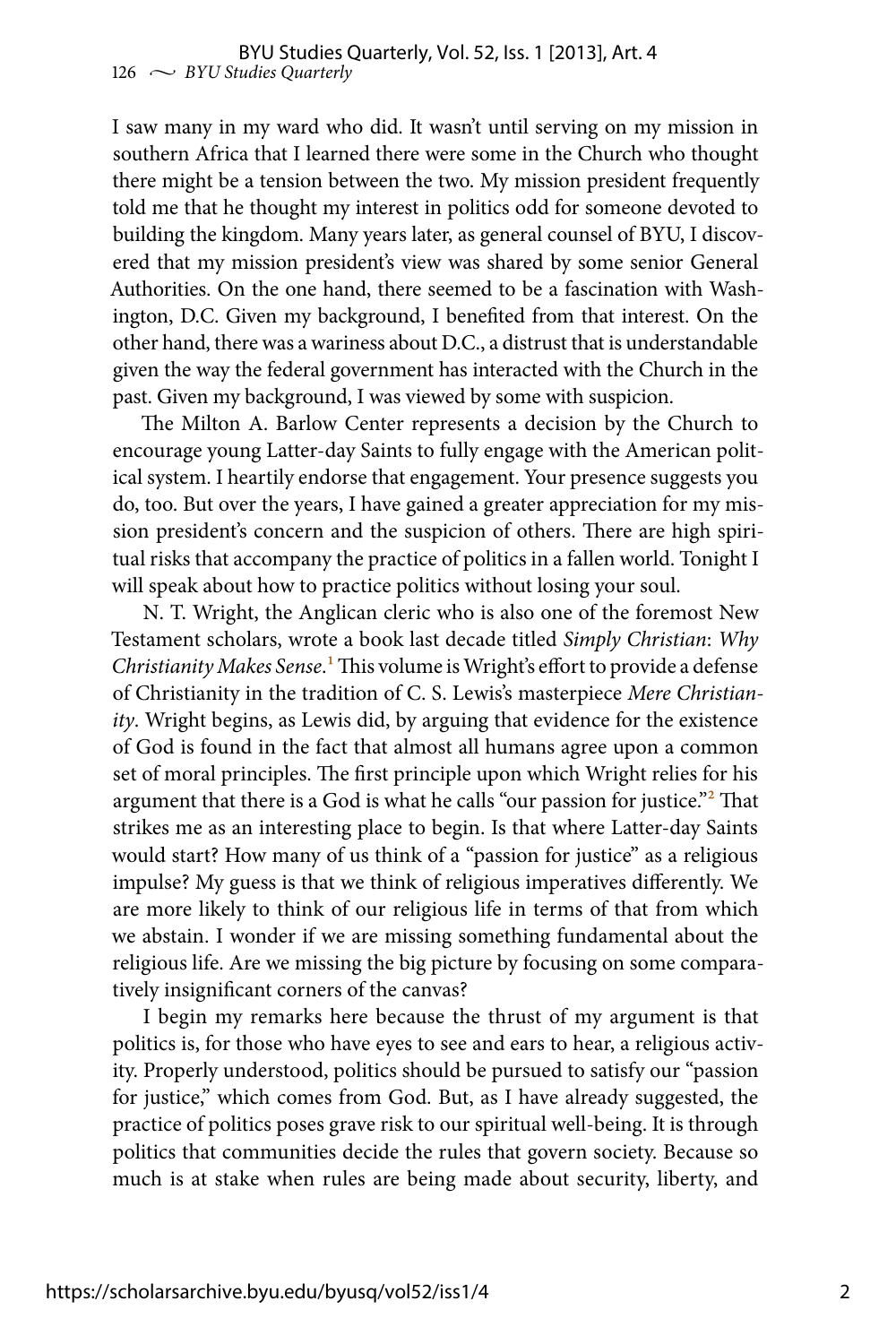wealth, politics inevitably attracts many who are drawn to power. And the pursuit of power as an end in itself is sinful. The Savior warned us about this. Remember what he told his disciples about the rich? "'I tell you the truth, it is hard for a rich man to enter the kingdom of heaven. Again I tell you, it is easier for a camel to go through the eye of a needle than for someone who is rich to enter the kingdom of God.' When the disciples heard this, they were greatly astonished and asked, 'Who then can be saved?' Jesus looked at them and said, 'With man this is impossible, but with God all things are possible'" (Matt. 19:23–26, NIV). Lest you feel too comfortable by assuming the Savior's dire warning is better targeted at those in the business world, it was C. S. Lewis's view that the "riches" referred to by the Lord cover more than wealth. He believed "it really covers riches in every sense—good fortune, health, popularity, and all the things one wants to have."<sup>3</sup> If I may be allowed to add my own gloss on Lewis, "riches" covers power, too—civil and ecclesiastical. $4$  So be careful. The pursuit of politics poses real danger to your spiritual welfare.

The answer, of course, is not to avoid politics. That is, in my view, an unacceptable response for those who have been called to be the "salt of the earth" (Matt. 5:13, KJV), a powerful image that assumes we are deeply involved in a society larger than our family and ward. Although spirituality begins with allowing the effects of Christ's atoning sacrifice and his awe-inspiring grace to heal the wounds that sin inflicts on our broken hearts, we learn from scripture, the sacrament of the Lord's Supper, and the temple endowment that the highest form of spirituality is most powerfully expressed when we work to make the effect of the Atonement radiate beyond ourselves and our families to create communities: our ward, our town, our nation, the world. I believe that the work of community building is the most important spiritual work to which we are called. All other work is preparatory.

But how do we engage in politics and build community without losing our souls? That is where Wright's insight may be helpful. Our involvement in politics *must* be an expression of our God-given "passion for justice." Remember Jacob's teachings? "Before ye seek for riches, seek ye for the kingdom of God. And after ye have obtained a hope in Christ ye shall obtain riches, if ye seek them; and ye will seek them for the intent to do good—to clothe the naked, and to feed the hungry, and to liberate the captive, and administer relief to the sick and the afflicted" (Jacob 2:18–19). According to Jacob, God will only aid those who pursue riches "for the intent to do good." Recognizing no doubt that what it means to "do good" is so vague that the qualification hardly places any limits on our motives, Jacob makes clear what he means,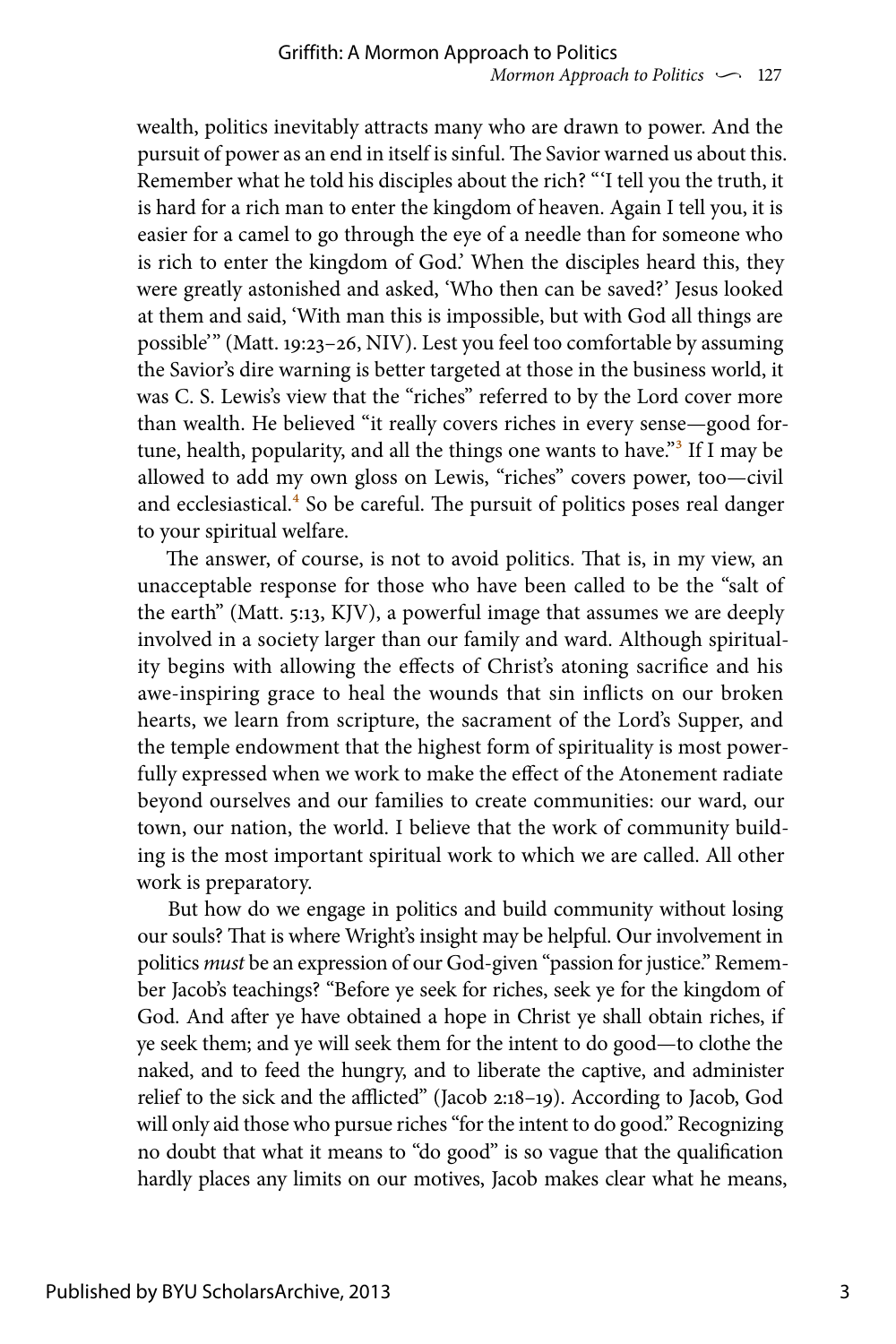and the force of his teaching is a slap in the face to those of us who are comfortably secure in the prosperity of the North American middle class in the twenty-first century. God will only aid those who pursue riches "to do good" for very particular purposes: "to clothe the naked, and to feed the hungry, and to liberate the captive, and administer relief to the sick and the afflicted." As Jesus would later do, Jacob is teaching us that we must expend our best efforts to provide help and succor to those who have been pushed to the margins of our society, to those who have been left out and left behind. Remember that Jesus taught that it was those considered the "least" in the eyes of the world who were, in truth, his "brethren" (Matt. 25:40, KJV).

Over forty years ago, Robert F. Kennedy expressed a secular version of this idea during his visit to a South Africa in the grips of racial segregation. Although some of the examples Kennedy used in his speech at the University of Capetown are dated, his call to pursue a "passion for justice" is timeless:

There is discrimination in New York, the racial inequality of apartheid in South Africa, and serfdom in the mountains of Peru. People starve to death in the streets of India; a former prime minister is summarily executed in the Congo; intellectuals go to jail in Russia; and thousands are slaughtered in Indonesia; wealth is lavished on armaments everywhere in the world. These are different evils, but they are the common works of man. They reflect the imperfections of human justice, the inadequacy of human compassion, the defectiveness of our sensibility toward the sufferings of our fellows; they mark the limit of our ability to use knowledge for the well-being of our fellow human beings throughout the world. And therefore they call upon common qualities of conscience and indignation, a shared determination to wipe away the unnecessary sufferings of our fellow human beings at home and around the world<sup>5</sup>

In our time, Mitch Daniels, a conservative politician, has reminded us that this impulse is not partisan: "Our first thought is always for those on life's first rung, and how we might increase their chances of climbing."6

I am arguing today in favor of a Mormon approach to politics. Let me make clear, however, that I am not saying you will have certain views about marginal tax rates or the best way for a nation to conduct its foreign affairs by virtue of the fact that you are a Latter-day Saint. In fact, I am quite uncomfortable with those who maintain that the principles of the restored gospel not only inform but somehow compel their partisan political affiliations. Fortunately, we seem to be moving beyond that narrow and mistaken view.

What I am urging is that there should be a Mormon way of engaging in politics, and, like every other activity in which Latter-day Saints participate, our involvement in politics should be a result of what we understand from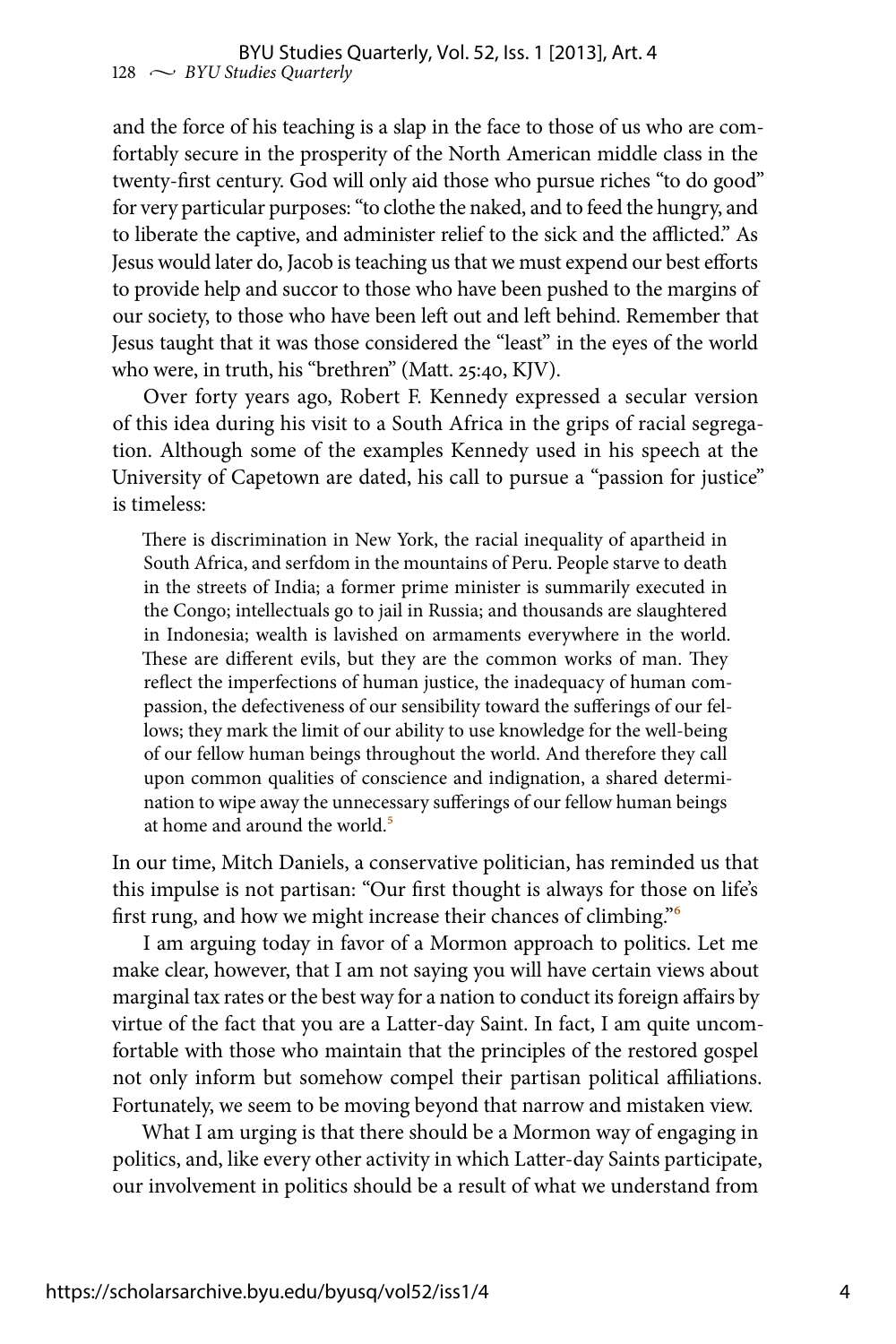the restoration of the gospel about the Atonement of Christ. We know from the story of Adam and Eve that Satan's objective in the Garden of Eden was to divide men from women. A casual glance at the history of the world reveals that Satan's chief tactic is to divide people one from another. The fault lines he uses are gender, wealth, race, religion, culture, and the list goes on. Wherever we see division and animosity, we see the handiwork of Satan.

By contrast, the most fundamental work of Christ is to bring people together. His Atonement has a vertical component, to be sure. Christ will unite us with God. But his Atonement has a horizontal component that is just as important. Christ will unite us with other humans. Joseph Smith called this the "sealing power," and he made clear that the great objective of the restored gospel of Jesus Christ was to seal together all humankind.<sup>7</sup> "Friendship is one of the grand fundamental principles of Mormonism," he taught; "[it is designed] to revolutionize and civilize the world, and cause wars and contentions to cease and men to become friends and brothers.<sup>"8</sup> When he announced his candidacy for the presidency, Robert F. Kennedy said, "I run for the Presidency because I want . . . the United States of America to stand . . . for [the] reconciliation of men."<sup>9</sup> The word "reconciliation" conveys the sense of bringing together things that have been separated.<sup>10</sup> In his 1526 translation of the New Testament, William Tyndale employed a recently created English word to capture the concept of reconciliation between God and humankind, which the King James translators later adopted: "at-one-ment" or "atonement."<sup>11</sup>

I have two ideas about how Latter-day Saints can make the Atonement of Christ part of the way we practice politics. First, we must always keep firmly fixed in our minds that the Lord's primary vehicle to bring about reconciliation in a fallen world is the restored Church and not any particular nation, party, movement, or leader. Your best efforts should be directed at building the kingdom of God on earth by being fully engaged in church work. You already know the importance of family devotional activities. But you must always keep in mind that your home and visiting teaching assignments and the other duties that come from your membership in the Church are *far* more important than your political work. Moments before he was executed, Thomas More, the patron saint of lawyers and politicians, uttered these words, which provide the right view of our priorities: "I die the King's good servant but God's first."12 This idea is captured in the British anthem "I Vow to Thee My Country." I will spare you the pain of listening to me sing this majestic hymn. In my view, it gives the proper perspective on our loyalties to God and country: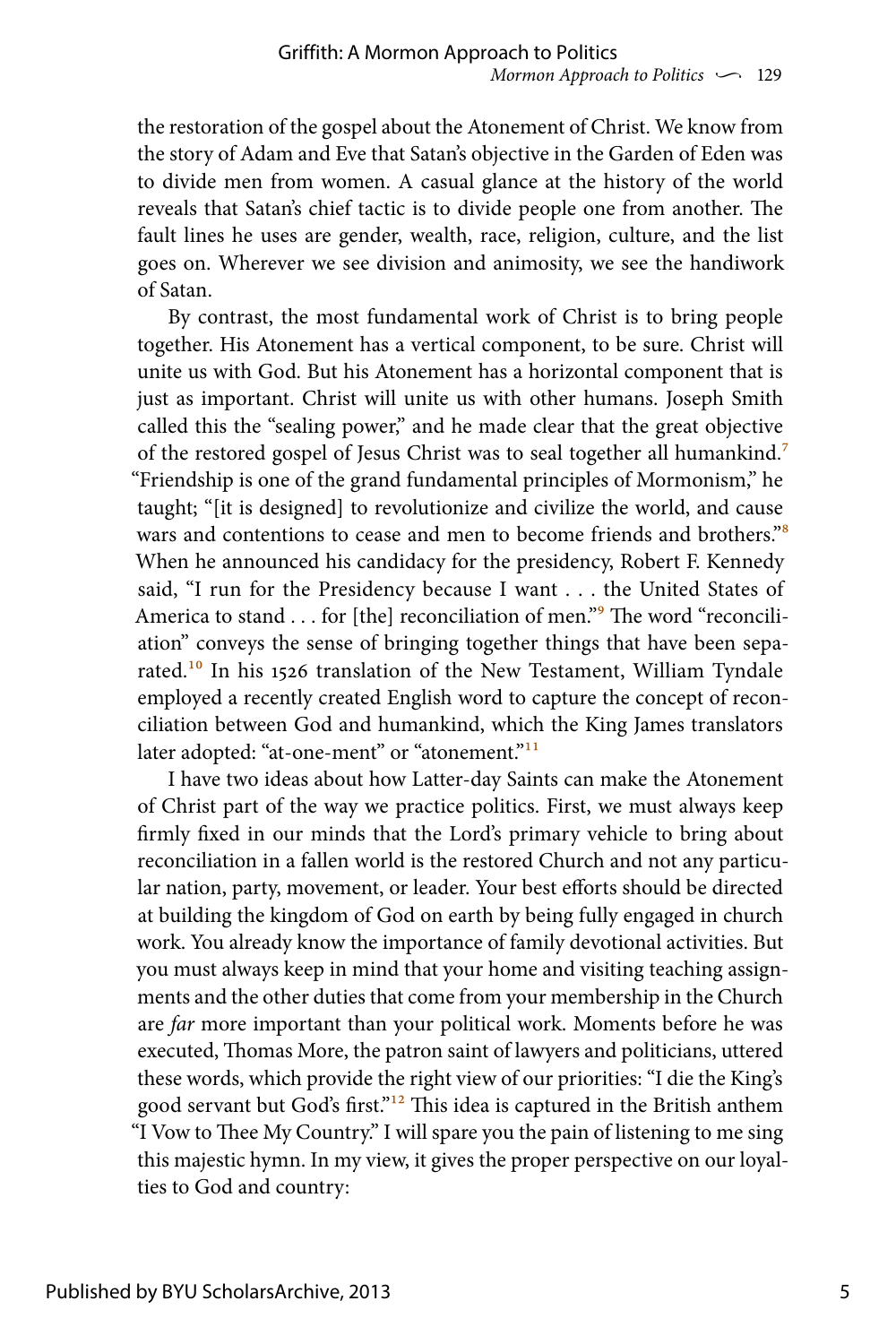I vow to thee my country, all earthly things above, Entire and whole and perfect, the service of my love; The love that asks no question, $13$  the love that stands the test, That lays upon the altar the dearest and the best; The love that never falters, the love that pays the price, The love that makes undaunted the final sacrifice.

And there's another country, I've heard of long ago, Most dear to them that love her, most great to them that know; We may not count her armies, we may not see her King; Her fortress is a faithful heart, her pride is suffering; And soul by soul and silently her shining bounds increase, And her ways are ways of gentleness, and all her paths are peace.<sup>14</sup>

Second, we must treat our political opponents in a fashion that reflects our understanding that they, like we, are children of God for whom the Savior suffered, bled, died, and lives today. This may be the point at which the call to practice a Mormon approach to politics presents the greatest challenge. It seems that as part of our headlong rush to be embraced by American society, we cheer when any of our number achieves some measure of success in politics, with little regard to how that success is achieved. Thirty years ago, Robert Bellah, the renowned sociologist and scholar of religious life in America, sounded a warning while visiting BYU that we would do well to consider:

Perhaps the Mormon experience, which was in its initial phase a protest against the world of harsh, capitalist individualism, but then through much of [the twentieth] century became an increasingly close adaptation to that world which was originally rejected—perhaps that experience could give food for thought not only for Mormons but for all of us who live in this nation. Mormons often criticize the larger society in which they live and contrast it to their own vigorous community. How many of them realize that their own current social, economic, and political views and actions may contribute to the wasteland that they see around them, or that their own experience as a people might suggest a very different course for America today?15

We seem to have a tacit understanding that it is permissible for us new kids on the block to play by the age-old rules of politics—rules as old as civilization itself. We embrace tactics of personal attack and resort to plays upon passions and biases rather than treat our opponents with respect. C. S. Lewis avoided politics, but an insight from his essay "The Weight of Glory" offers a sobering perspective that serves as an indictment of the way the world does politics:

It is a serious thing to live in a society of possible gods and goddesses, to remember that the dullest and most uninteresting person you can talk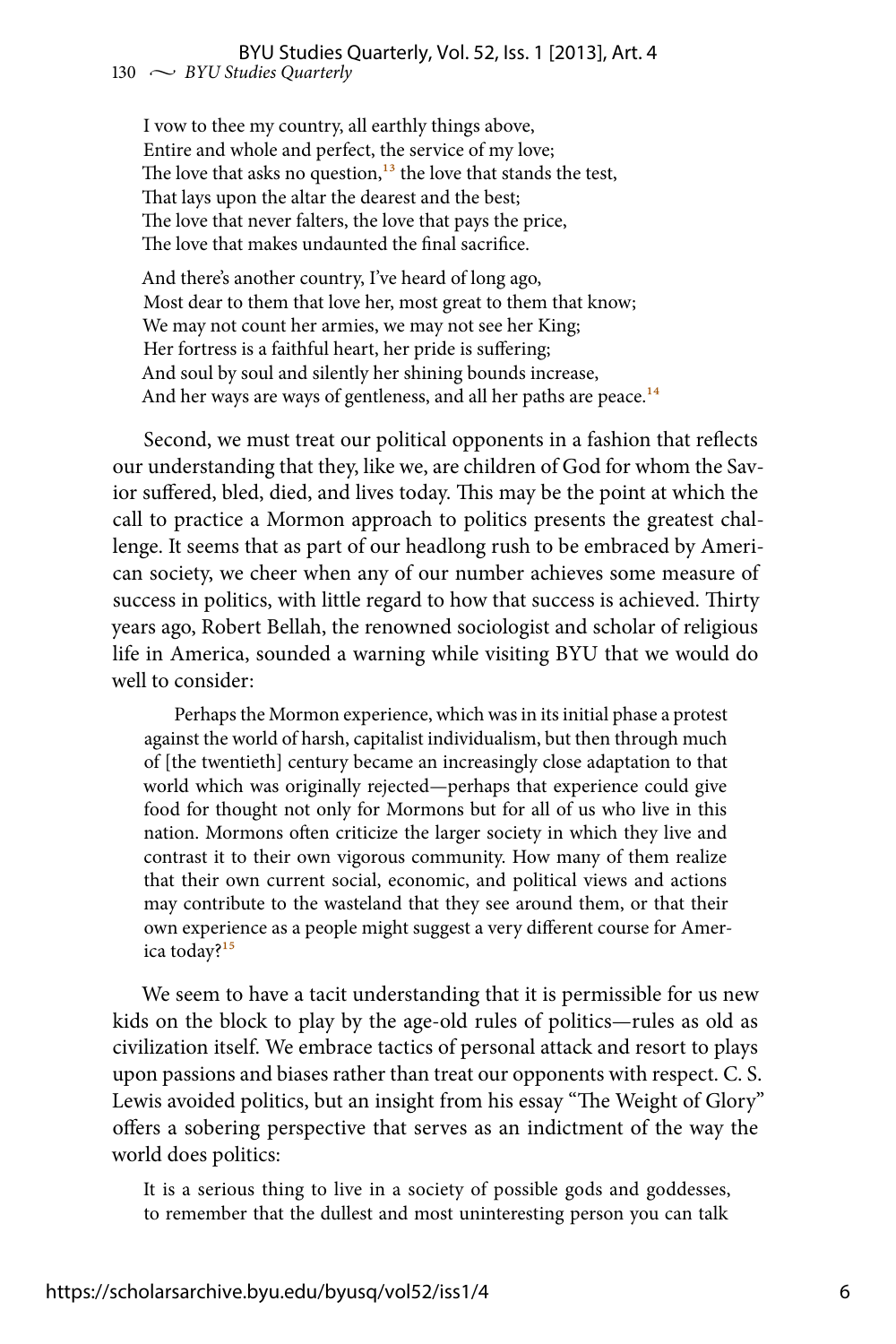to may one day be a creature which, if you saw it now, you would be strongly tempted to worship. . . . It is in the light of these overwhelming possibilities, it is with the awe and circumspection proper to them, that we should conduct all our dealings with one another, all friendships, all loves, all play, all politics. There are no *ordinary* people. You have never talked to a mere mortal. . . . Next to the Blessed Sacrament itself, your neighbor is the holiest object presented to your senses.16

As far as I can tell, Lewis's challenge has gone untested in politics. Why can't Latter-day Saints, knowing what we do about the worth of each soul and the price that was paid by God for each person, be the ones to take up that challenge?

A story from *Slate* gives us an inkling of what such an approach to politics might mean. It relies upon a passage from a 1997 *New York Times Magazine* profile of John McCain. It takes a few minutes to read, but I think it worth the effort. (I also offer this story because it involves the legendary Mo Udall, who was my neighbor in McLean when I was a teen and was my first boss and mentor.)

When [McCain] was elected to the House in 1982, he said, he was "a freshman right-wing Nazi." But his visceral hostility toward Democrats generally was quickly tempered by his tendency to see people as individuals and judge them that way. He was taken in hand by Morris Udall, the Arizona congressman who was the liberal conscience of the Congress and a leading voice for reform. . . . "Mo reached out to me in 50 different ways," McCain recalled. "Right from the start, he'd say: 'I'm going to hold a press conference out in Phoenix. Why don't you join me?' All these journalists would show up to hear what Mo had to say. In the middle of it all, Mo would point to me and say, 'I'd like to hear John's views.' Well . . . I didn't have any views. But I got up and learned and was introduced to the state." . . . "There's no way Mo could have been more wonderful," he says, "and there was no reason for him to be that way."

For the past few years, Udall has lain ill with Parkinson's disease in a veterans hospital in northeast Washington. . . . Every few weeks, McCain drives over to pay his respects. These days the trip is a ceremony, like going to church, only less pleasant. Udall is seldom conscious, and even then he shows no sign of recognition. McCain brings with him a stack of newspaper clips on Udall's favorite subjects: local politics in Arizona, environmental legislation, Native American land disputes, subjects in which McCain initially had no particular interest himself. . . .

. . . In his time, which was not very long ago, Mo Udall was one of the most-sought-after men in the Democratic Party. Yet as he dies in a veterans hospital a few miles from the Capitol, [only a handful of lawmakers come to see him.] . . . McCain spoke of how it affected him when Udall took him in hand. It was a simple act of affection and admiration, and for that reason it meant all the more to McCain. It was one man saying to another, *We*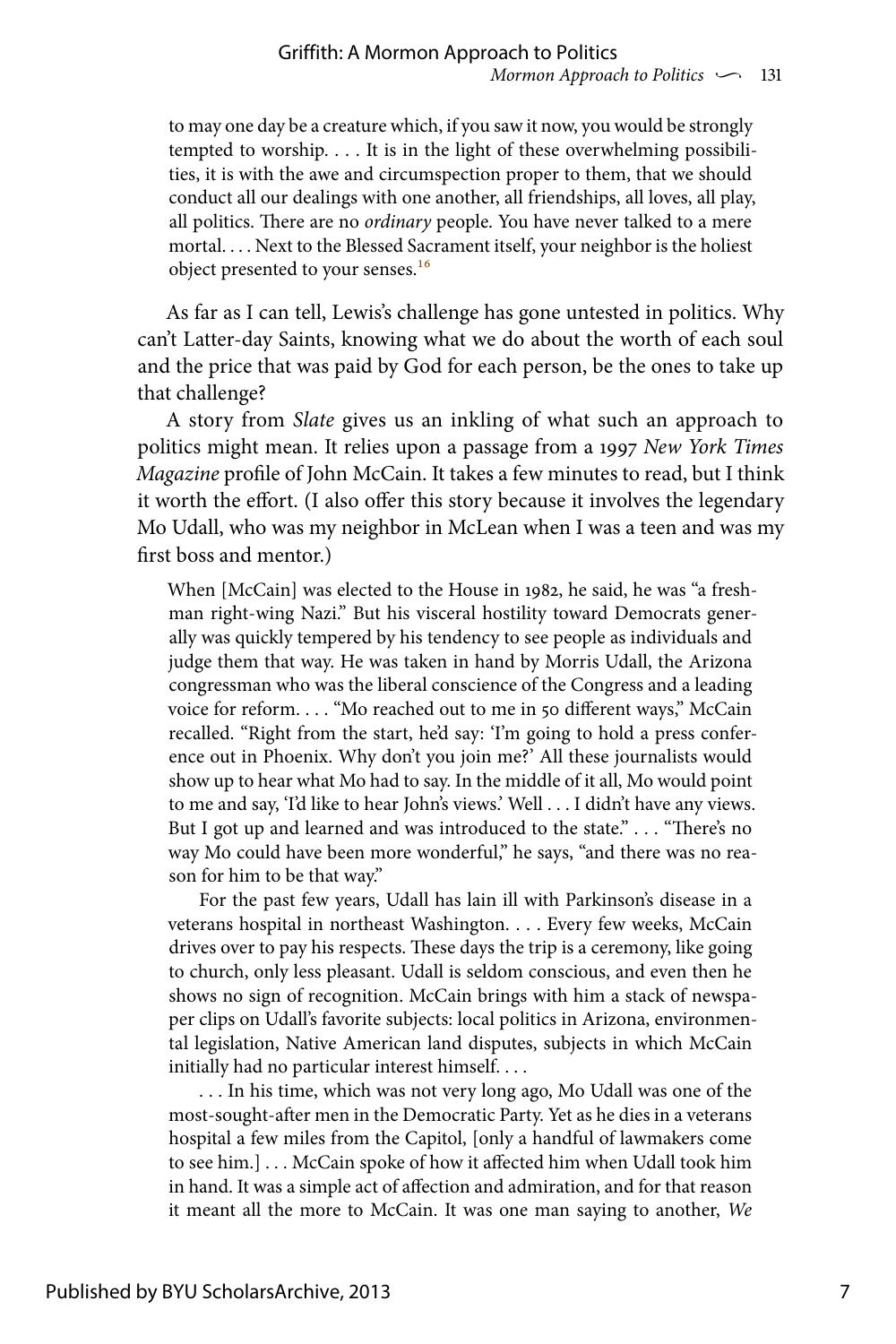*disagree in politics but not in life*. It was one man saying to another, party political differences cut only so deep. Having made that step, they found much to agree upon and many useful ways to work together. This is the reason McCain keeps coming to see Udall even after Udall has lost his last shred of political influence. The politics were never all that important.<sup>17</sup>

Many have described 2012 as the "Mormon Moment," and, truth to be told, it has been a harrowing time. It is never pleasant to have that which is most dear held up for scrutiny and sometimes ridicule. Even so, I think most of us will say, with some considerable relief, that the media and the pundits have, for the most part, been fair, if not generous or wholly accurate. But as we wince at some of the portrayals ("nice people who believe really crazy things" seems to be the consensus among some of the elite) and take stock of how we are perceived by others, what should be our hope? How do we wish to be seen? As we embrace the best that American political culture offers—a commitment to freedom and equality of opportunity that is unique in all the world—I hope we will not adopt the brand of politics that has far too often been part of that culture. I hope that we will be able to do politics differently than it has been done since King Benjamin showed us a better path. An ambitious proposal, I know.

Our discipleship must extend beyond our personal and family lives and our activity in the Church. It must move us to be involved in politics. But it should move us to serve in a way consistent with what we know and cherish about the Lord Jesus Christ and the redeeming power of his Atonement. The Gospels of Matthew, Mark, and Luke record an extraordinary exchange between Jesus and his disciples. Matthew puts the story on the eve of Jesus's triumphal entry into Jerusalem. Mark has it earlier, in Capernaum. Luke includes it in his telling of the Last Supper. I will use Matthew's recounting. The mother of James and John had knelt before Jesus to ask "a favor of him." She hoped that her sons would be able to sit at Christ's side when he rules the earth. The mere asking of the question with its presumption that James and John might be first among equals angered the other Apostles. Matthew writes: "When the ten heard it, they were angry with the two brothers. But Jesus called them to him and said, 'You know that the rulers of the Gentiles lord it over them, and their great ones are tyrants over them. It will not be so among you: but whoever wishes to be great among you must be your servant, and whoever wishes to be first among you must be your slave; just as the Son of Man came not to be served but to serve'" (Matt. 20:24–28, NRSV).

In this regard, the men and women of the armed forces whom we honored just yesterday (Veteran's Day) are great examples. They put themselves in harm's way for others. To overcome the natural inclination to act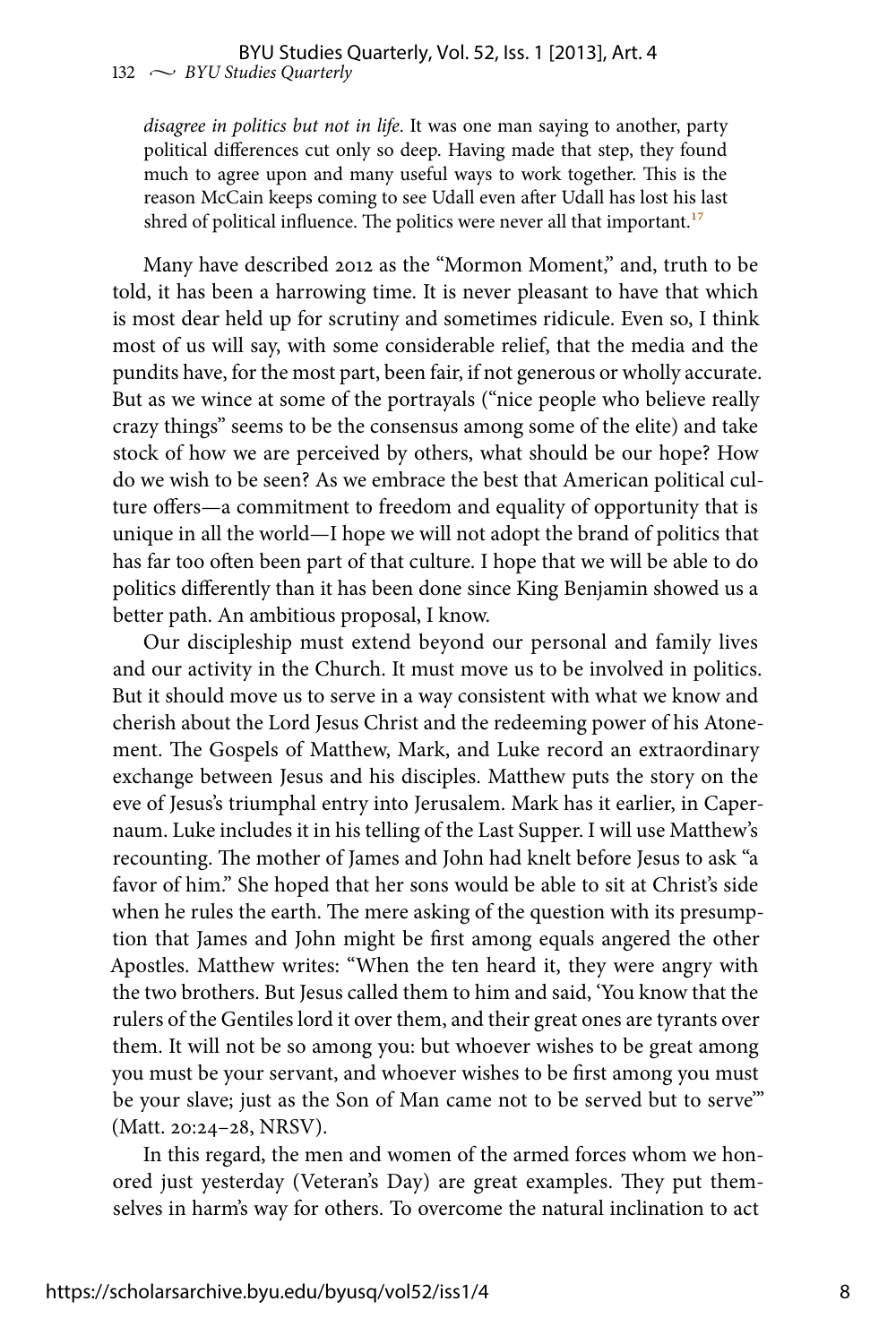primarily in one's own self-interest and to act instead for the benefit of others is a type of love that is deeply moving. I can remember watching *Saving Private Ryan* and realizing that the men portrayed in the film, as crass, profane, and unrefined as they were, had discovered and exemplified something that my temple recommend—awarded more for the things I had not done than for any virtue I possessed—did not require. They had lived out what Christ called "my commandment": "That ye love one another, as I have loved you. Greater love hath no man than this, that a man lay down his life for his friends" (John 15:12, 13, KJV).

I understand that not all soldiers, sailors, and pilots understand that. And certainly neither do all politicians. But *you* should. And that understanding should be the reason that you use the lessons learned from your experience in the Church to fully engage in the life of our nation.

Now, I'm mindful of the fact that this evening a week ago [election day] was a joyous moment for some of you and a difficult moment for others. To the victors, I offer my congratulations. Permit me, however, to speak to your disappointed classmates for a moment. When you face a setback in politics, there are two things to keep in mind. The first is to use humor. When Mo Udall lost the New Hampshire primary during his run for the Democratic Party nomination for the presidency in 1976, he declared, "The people have spoken: the jerks!" Only he didn't use the word "jerks." You get the point. Second, get up off the dirt and stay in the game. Politics is hardball. It's not for the faint-hearted or the thin-skinned. It's for those who have hope that their beliefs will help others, that their beliefs matter enough to be pursued. In this regard, it's helpful if you have been a committed fan of a losing team. That may be one explanation for the tenacity of politicians from Chicago. And for Latter-day Saints, whose entry into national politics has been, for the most part, a fairly recent phenomenon, it is important that, having ventured into the sometimes lone and dreary world that politics can be, we don't retreat into the comfortable and familiar confines of the chapel.

I'm reminded of the dialogue in *Chariots of Fire* between Cambridge classmates and future Olympians Aubrey Montague and Harold Abrams. Sharing their life dreams with one another as students at Cambridge immediately following the carnage of World War I, Montague, who is the very embodiment of the WASP, is surprised to hear from the politically ambitious Abrams, whose parents were Lithuanian Jews, that the corridors of power of the England he loved were guarded with jealousy, venom, and bigotry and thus closed to Jews. "So what now?" Montague asks in a tone of resignation. "Grin and bear it?" "No, Aubrey," says Abrams. "I'm going to take them on, all of them, and run them off their feet."<sup>18</sup>

And so I say to you my young friends: Keep running.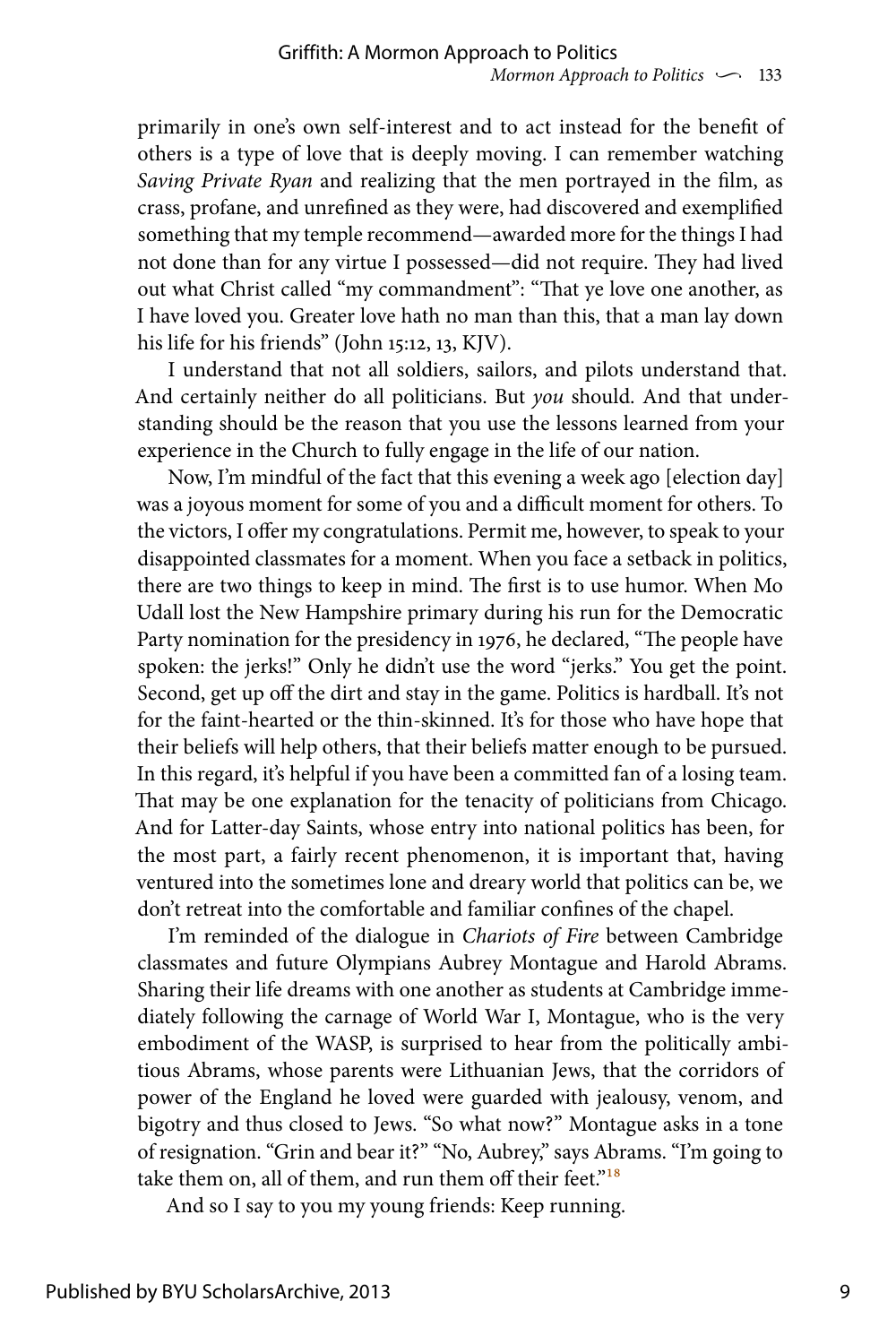Thomas B. Griffith (who can be reached via email at byustudies@byu.edu) is a circuit judge on the United States Court of Appeals for the District of Columbia Circuit. He received a BA from Brigham Young University and a JD from the University of Virginia School of Law.

1. N. T. Wright, *Simply Christian: Why Christianity Makes Sense* (Great Britain: Society for Promoting Christian Knowledge, 2006; repr., New York: HarperCollins,  $2006$ ). ^

2. Wright, *Simply Christian,* 3. ^

3. C. S. Lewis, *God in the Dock: Essays on Theology and Ethics* (Grand Rapids, Mich.: Eerdmans, 1970), 51–52. ^

4. With uncommon insight, Screwtape himself knows the church is no sanctuary from pride. In some ways, the church can be pride's special greenhouse: "[Religion] can still send us the truly delicious sins. The fine flower of unholiness can grow only in the close neighborhood of the Holy. Nowhere do we tempt so successfully as on the very steps of the altar." C. S. Lewis, "Screwtape Proposes a Toast," in *C. S. Lewis Essay Collection and Other Short Pieces,* ed. Lesley Walmsley (Great Britain: HarperCollins, 2000), 763. ^

5. Robert F. Kennedy, "A Tiny Ripple of Hope," Day of Affirmation Address at Cape Town University, June 6, 1966, audio file and transcribed text at [http://www.](http://www.americanrhetoric.com/speeches/rfkcapetown.htm) [americanrhetoric.com/speeches/rfkcapetown.htm](http://www.americanrhetoric.com/speeches/rfkcapetown.htm). ^

6. Mitch Daniels, Governor of Indiana, Keynote Address at the Ronald Reagan Centennial Dinner, 2011 Conservative Political Action Conference, February 11, 2011. ^

7. Describing the work that occupied the last months of Joseph's life, George Q. Cannon wrote, "He also taught and administered . . . the sealing ordinances, explaining in great plainness and power the manner in which husbands and wives, parents and children are to be united by eternal ties, and the whole human family, back to Father Adam, be linked together in indissoluble bonds." George Q. Cannon, *The Life of Joseph Smith, the Prophet* (Salt Lake City: Juvenile Instructor Office, 1888), 483-84, available at http://archive.org/stream/lifeofjosephsmitoocann#page/ [n3/mode/2up](http://archive.org/stream/lifeofjosephsmit00cann#page/n3/mode/2up). ^

8. Joseph Smith Jr., *History of The Church of Jesus Christ of Latter-day Saints,* ed. B. H. Roberts, 2d ed., rev., 7 vols. (Salt Lake City: Deseret Book, 1971), 5:517. ^

9. "Kennedy's Statement and Excerpts from News Conference," *New York Times,* March 17, 1968, 68. ^

10. See Hugh W. Nibley, "The Atonement of Jesus Christ, Part 1," *Ensign* 20 (July 1990): 18, explaining that the word reconciliation "means literally to be seated again with someone."  $\wedge$ 

11. See *Oxford English Dictionary,* 2d ed. (Oxford: Clarendon Press, 1989), 755, noting Tyndale's use of the word *atonement*; also available at [http://www.oed.com/](http://www.oed.com/view/Entry/12599?redirectedFrom=atonement#eid) [view/Entry/12599?redirectedFrom=atonement#eid](http://www.oed.com/view/Entry/12599?redirectedFrom=atonement#eid). ^

12. See Peter Ackroyd, *The Life of Thomas More* (New York: Doubleday, 1998), 405. ^

13. I take exception to this phrase. We *must* ask tough questions of our country. ^

14. Cecil Spring-Rice, "I Vow to Thee My Country," 1918, music by Gustav T. Holst, 1921. ^

15. Robert N. Bellah, "American Society and the Mormon Community," in *Reflections on Mormonism: Judaeo-Christian Parallels,* ed. Truman G. Madsen,